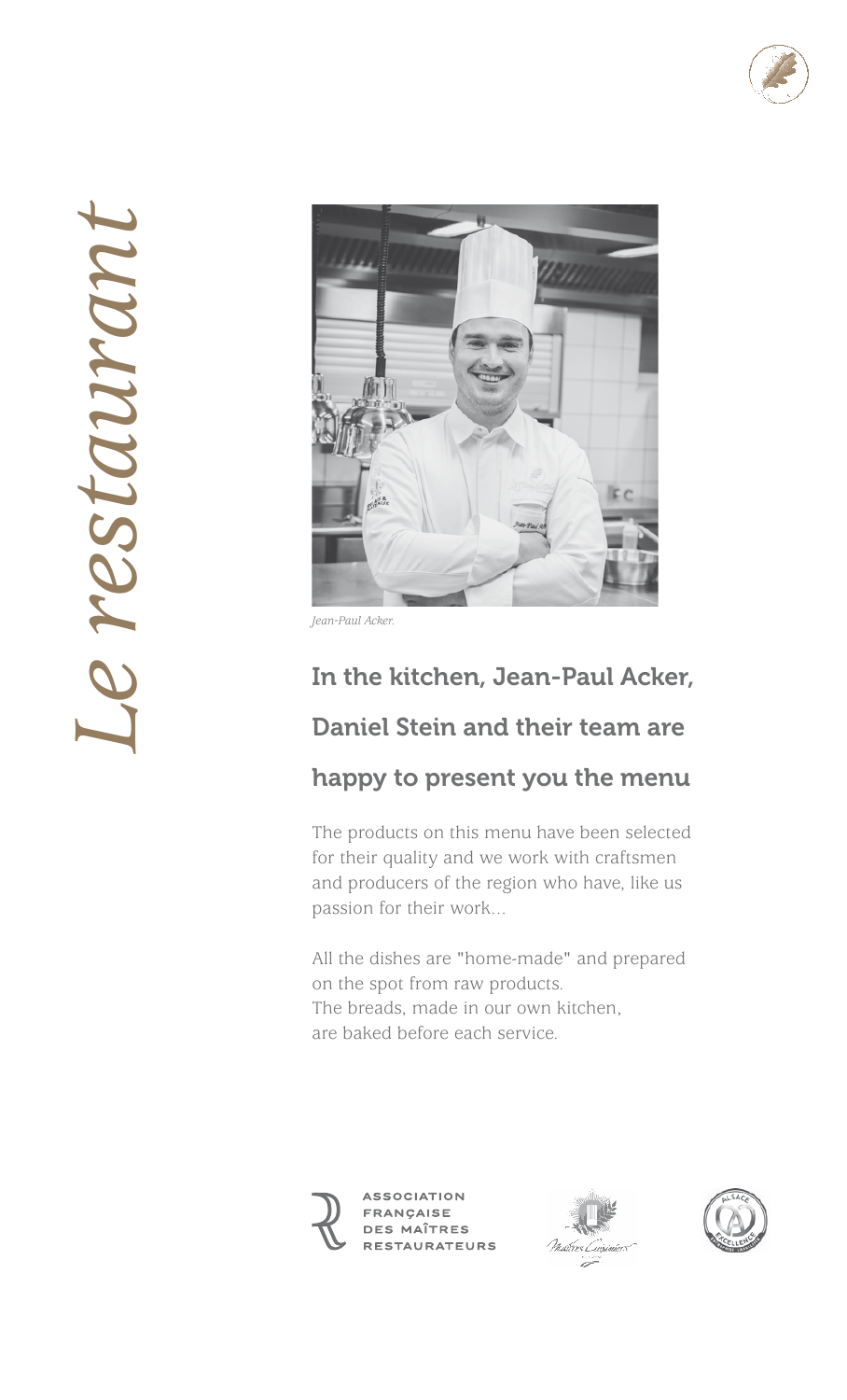

# Set menu with choice

**3-course menu: ........................................€ 85.- / pers.**

A deduction of €10 per item is applied if you do not want the full menu.

Marked menu items **can be prepared** to meet special dietary requirements: **•**: on request gluten free **•**: on request lactose free

### Starters

*Signature sauce since 1982*

#### **Pink trout from Alsace**

smoked by us, fermented vegetables, cream with cumin *(alcohol)*, seaweed and preserved lemon •

### **½ Lobster**

*Signature sauce since 1982* with charcoal, artichoke and coriander, head of lobster juice and creamy lobster sauce • (supplement  $15 \text{ } \infty$ )

### **Snails from Alsace**

cream of rice with smoked garlic, leeks and parsley

### **Home-made foie gras**

from ducks raised in Alsace, grapes in 2 ways: the pulp in concentrate and the juice as a granita with gewurztraminer marc  $\bullet$ 

### **Pressed vegetables**

raw and cooked, fresh herbs cream, cereal crisp • •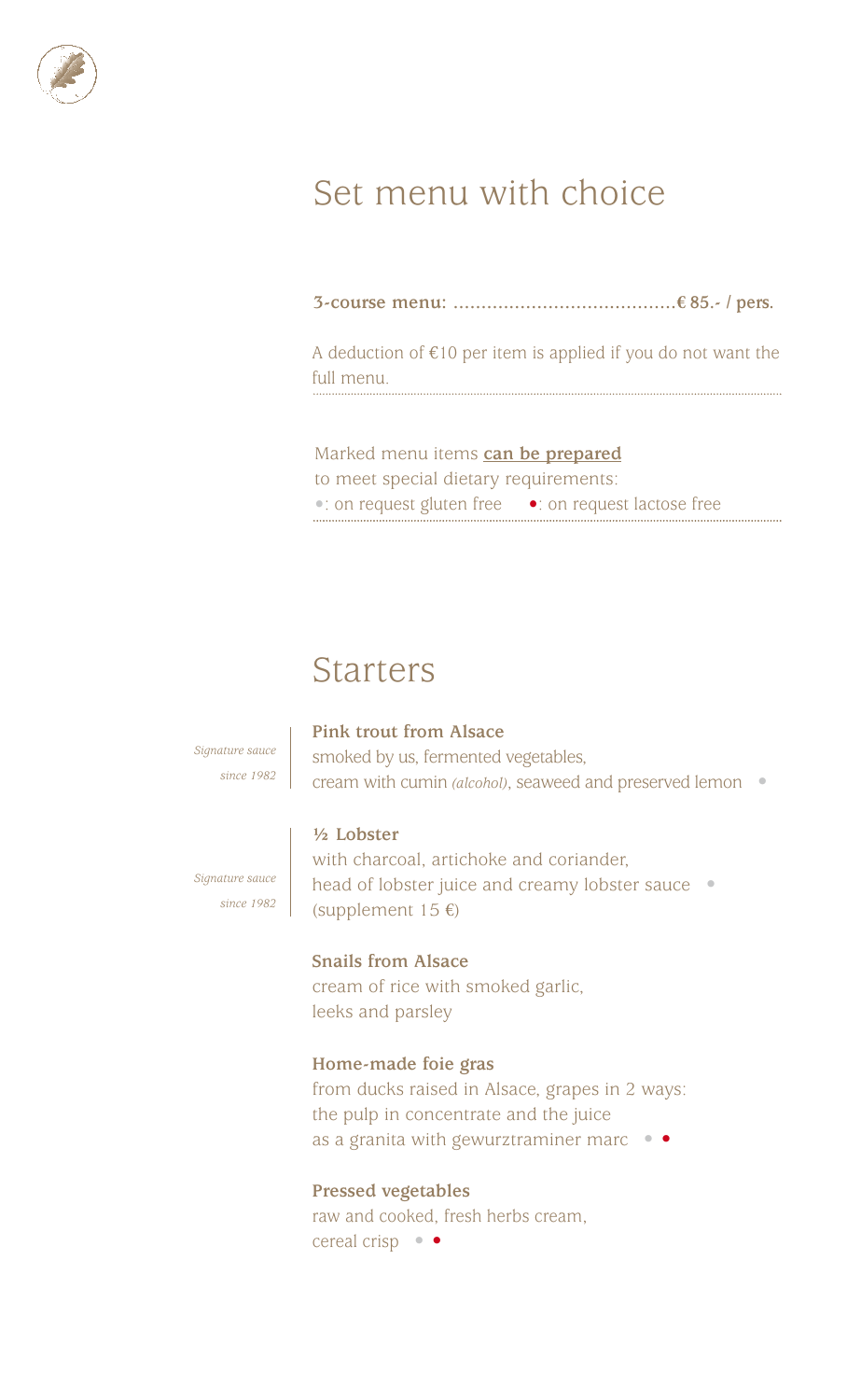

# The fish

### **Arctic char confit**

potato with brown butter, almond praline, burnt lemon juice •

### **Whole lobster**

*Signature sauce since 1982* cooked on charcoal, artichoke and coriander, head of lobster juice and creamy lobster sauce • (supplement 30 €)

**Fish of the season** *(depending on availability)* Alsace asparagus, capers and fresh herbs, lemon sabaillon

> Extra: add your fish with french Oscietra caviar 6 grams:  $+15 \text{ } \in$ 15 grams:+30 €

## The meats

**Glazed pork from our valley**  alsatian asparagus, torrefied hazelnuts, laurel juice •

**Pigeon from Alsace**  spinach, oyster mushrooms and shallots, arugula, candied legs, carcass juice • •

**Lamb confit and rosé**  peas and glasswort,

reduced juice • •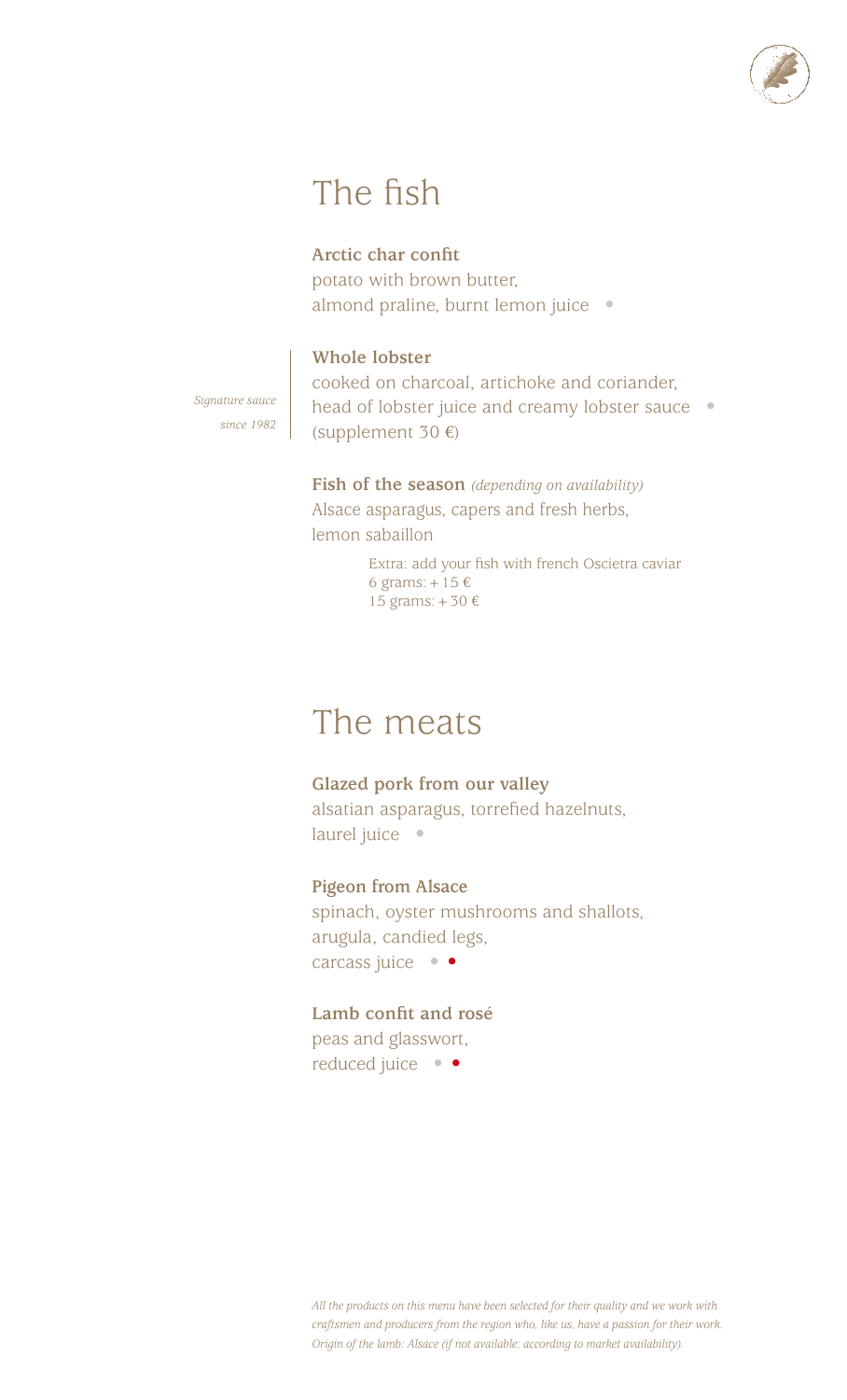

### Cheeses............................................... 16,50 €

The trolley of fresh and matured cheeses from our regions:

*Origin of our cheeses: Goetz farm in Mussig, Ferme du Chenesire in Steige and "Brebis et Compagnie" farm in Le Puid...*

The cheeses are accompanied by chutneys, and rosehip coulis... all homemade

*In addition for the packages*

## The desserts

*Must be ordered at the beginning of the meal*

**Chocolate** *(Cacao 70% - Schaal house in Strasbourg),* fresh mango tartar, sorrel condiment •

#### **Strawberries**

balsamic and thyme, oatmeal biscuit • •

### **Hot soufflé**

*Signature desert since 1982* with mirabelle plum brandy from the Nusbaumer distillery in Steige, Eskimo with Mirabelle plum from Lorraine IGP •

### **Ice creams and sorbets**

made by our pastry chefs according to their inspiration and the seasons, delicacies to be crunched • •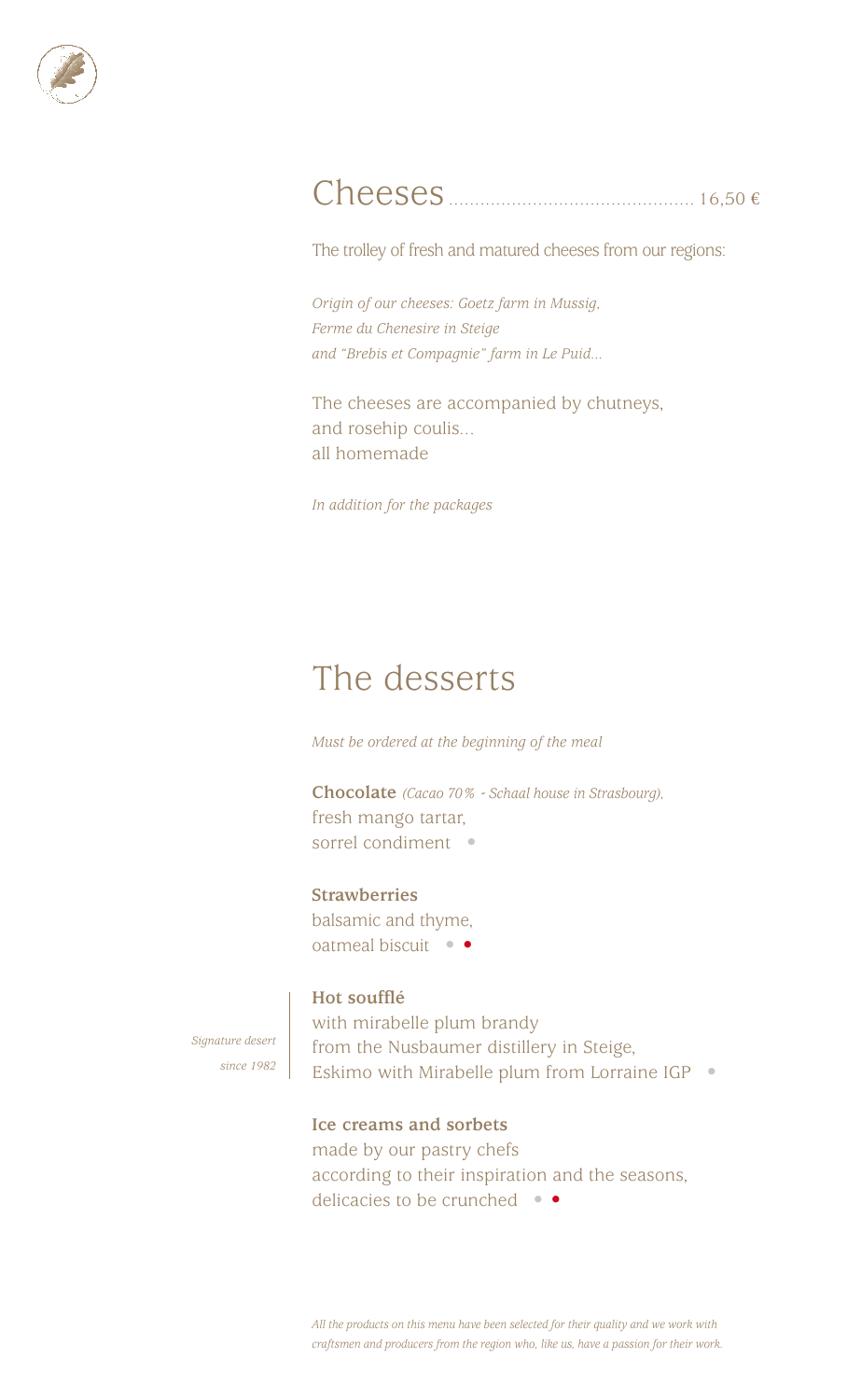

# 'Garden' Menu ................................85 €

*This menu can be chosen as part of the Gourmand & Spa package*

### **Asparagus and saffron, from Alsace** • •

\*\*\*\*\*\*

**Pressed raw and cooked vegetables** creamy with fresh herbs, cereal crisp • •

\*\*\*\*\*\*

**Fresh peas**  cream sauce and leek oil

\*\*\*\*\*\*

**Artichoke and coriander**  olive condiment • •

\*\*\*\*\*\*

**Spinach, oyster mushrooms and shallots**  sour cream

\*\*\*\*\*\*

**Fennel**  in syrup and tarragon-lemon sorbet • •

\*\*\*\*\*\*

**Chocolate** *(Cacao 70% - Schaal house in Strasbourg),* fresh mango tartar, sorrel condiment •

### **MENU CANNOT BE MODIFIED**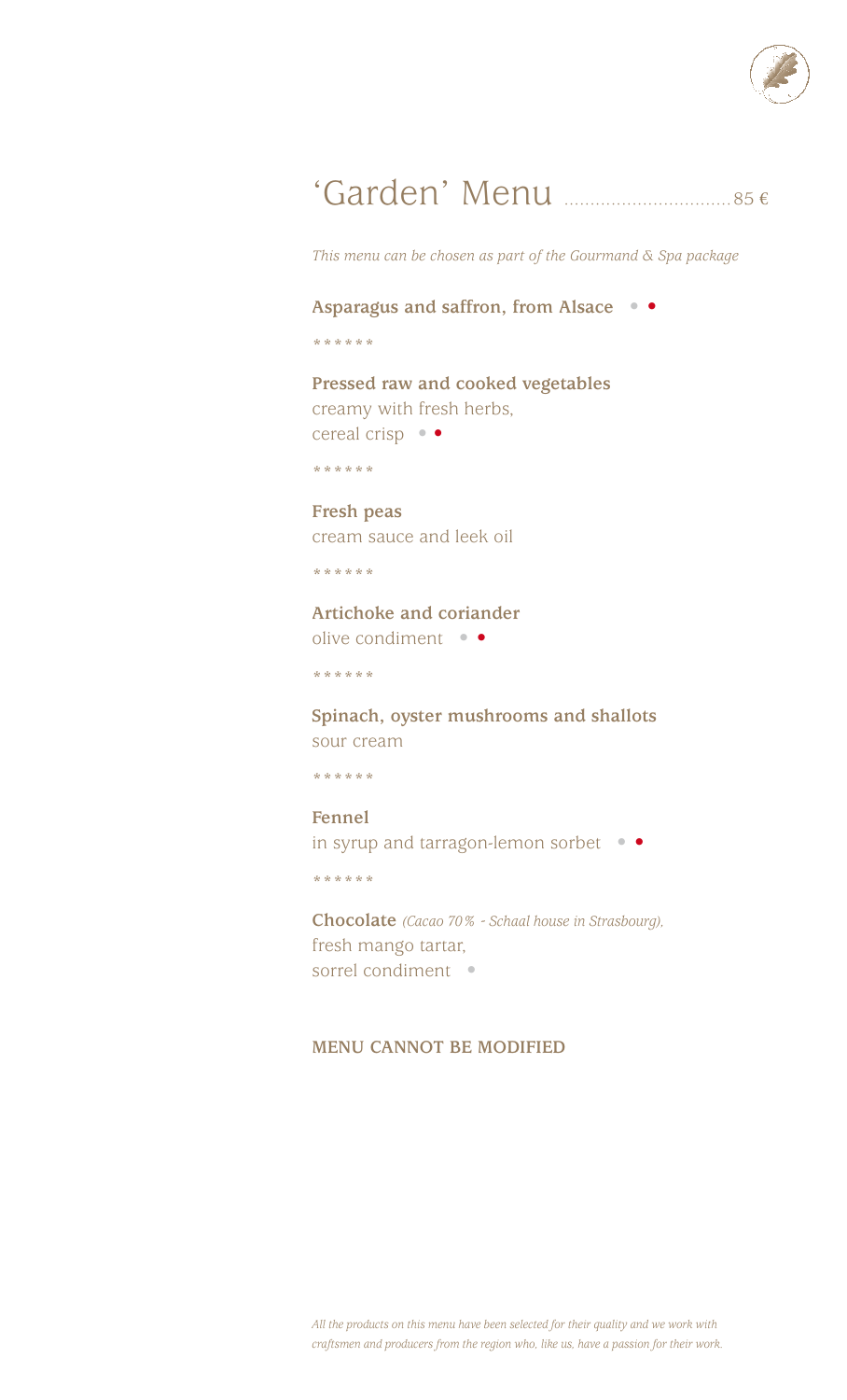

# Tasting Menu.......................................110 €

**Asparagus and saffron, from Alsace** • •

\*\*\*\*\*\*

*Signature sauce since 1982*

### **Pink trout from Alsace**

smoked by us, fermented vegetables, cumin cream *(alcohol)*, seaweed and candied lemon •

\*\*\*\*\*\*

### **Foie gras**

from ducks raised in Alsace, grapes in 2 ways: the pulp in concentrate and the juice as a granita with gewurztraminer marc  $\bullet$ 

\*\*\*\*\*\*

**French Oscietra caviar** 

potato with brown butter

\*\*\*\*\*\*

### **Alsatian pigeon**

spinach, oyster mushrooms and shallots, arugula and leg confits, carcass juice •

\*\*\*\*\*\*

### **Fennel**

in syrup and tarragon-lemon sorbet • •

\*\*\*\*\*\*

### **Strawberries**

balsamic and thyme, oatmeal biscuit • •

**This menu is served per table or in combination with the 'Garden' Menu**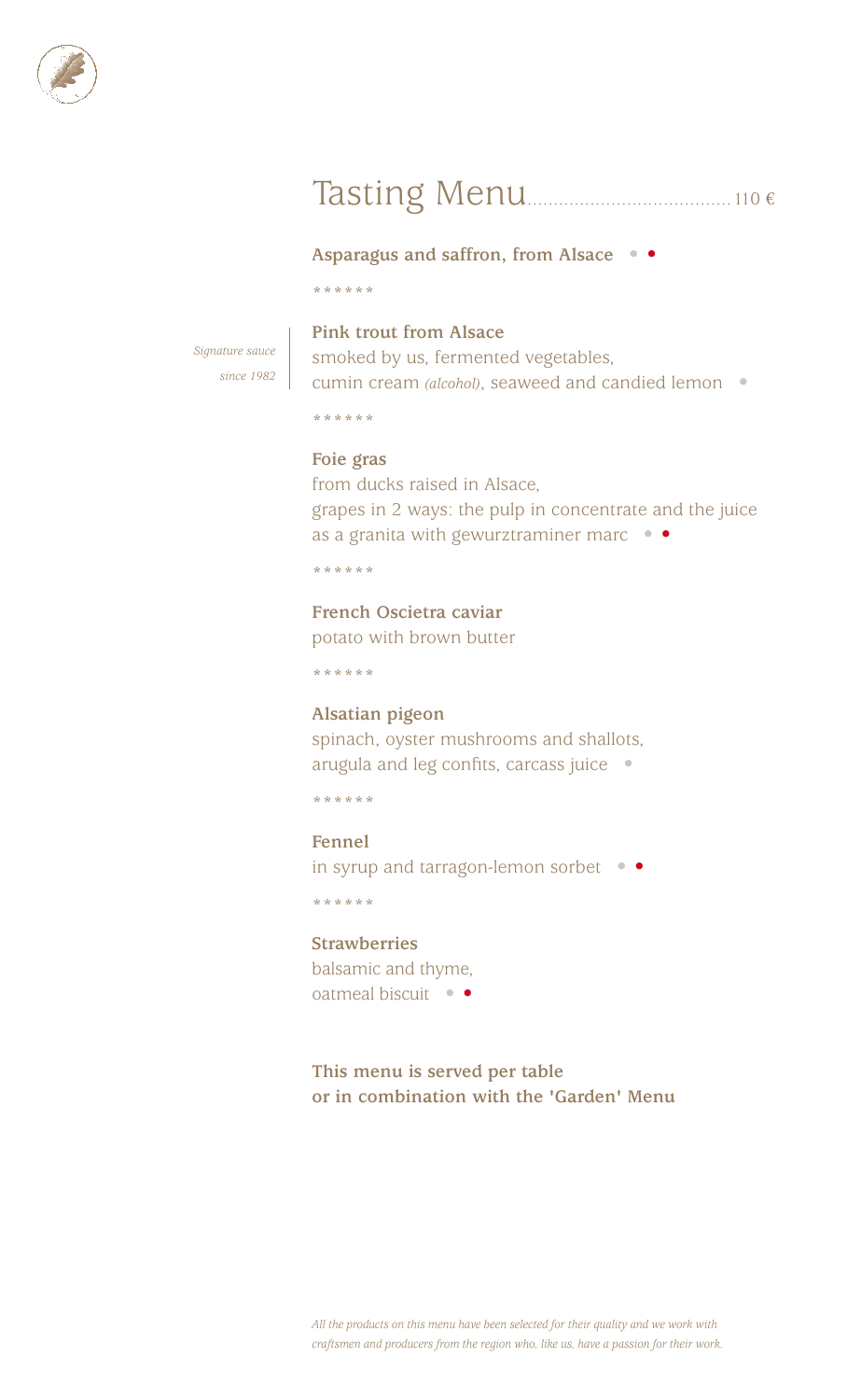

# Children's menu <sup>30</sup>€

Starter - Main course - Dessert

### **Starters:**

- Rillettes of pink trout from Alsace •
- Home-made duck foie gras, prepared half-cooked by ourselves • •
- Pressed raw and cooked vegetables, creamy with fresh herbs from our aromatic garden, crunchy cereals • •
- \*\*\*\*\*\*

### **Main courses:**

- Poultry roll, white ham and tomme cheese from our mountains, creamy sauce • •
- Pollack natural, almond praline, lemon sauce • •

*The dishes are accompanied by a choice of: mashed potatoes, fresh pasta or seasonal vegetables*

\*\*\*\*\*\*

### **Desserts:**

- Ice cream and sorbets made by our pastry chefs according to their inspiration and the seasons, delicacies to chew on  $\bullet$
- Moelleux chocolate and vanilla ice cream, all homemade